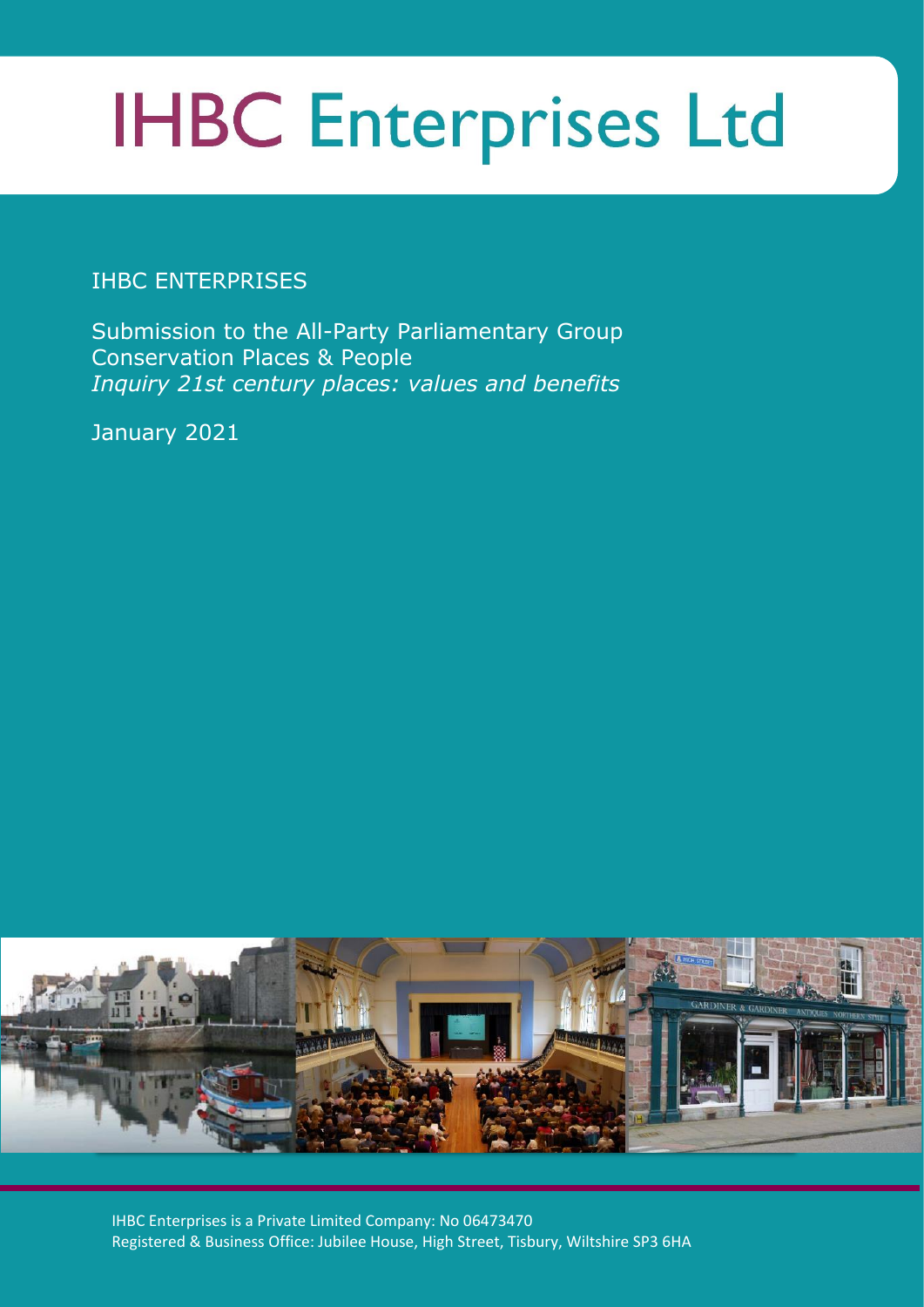# **1. Introduction**

Historic Environment Service Providers' Recognition scheme, HESPR, is the IHBC's recognition and promotion service for companies and practices.

- The HESPR service has over 50 practices of all sizes from small sole traders to large nationwide multi office companies.
- 50% are Conservation and Planning consultants, 25% are Architect practices and the remainder includes Research based practices, specialists in Regeneration, Urban design, Practical building conservation, Community engagement, Surveying and Engineering.
- HESPR contains practices to offer advice for every aspect of caring for historic buildings.
- The HESPR '*News and Tender Alert'* a weekly Bulletin of current tender notifications to HESPR members, notifies members of over 300 varied business opportunities annually valued at a total of up to £1,833,791,666.

### **2. Responses**

Professional advice is generally needed to best help understand, manage, repair and regenerate the historic environment. Taking good professional advice will ensure proper, efficient, effective and sustainable conservation. Taking the wrong advice can be dangerous and expensive. But how to find advice which is authoritative, expert and appropriately regulated is a difficult path for owners, whether public bodies community groups or developers. Many possible clients use internet searches with no quality control or rely on unreliable recommendations.

Historic Environment Service Providers' Recognition scheme, HESPR, is the Institute of Historic Building Conservation - the IHBC's, recognition and promotion service for companies and practices. The HESPR service connects clients with conservation businesses and their expert advice. HESPR businesses include offers of advice on conservation, repair, survey, research, planning, architecture, engineering and design.

The HESPR service has grown to over 50 practices of all sizes, from small sole traders to large nationwide multi office companies. Almost half are conservation and planning consultants, 25% are architect practices and the remainder includes Research based practices, specialists in Regeneration, Urban design, Practical building conservation, Community engagement, Surveying and Engineering. HESPR now contains practices to offer advice for every aspect of caring for historic buildings.

The HESPR '*News and Tender Alert'*, a weekly Bulletin of current tender notifications to HESPR members, is an innovative service that supports their conservation businesses by seeking out a wide variety of potential commercial opportunities from nationwide sources. Each year for the last five years this service has notified members of over 300 varied business opportunities. The value of these opportunities for 2019 were as much as £1,676,004,453 rising to £1,833,791,666 in 2020.